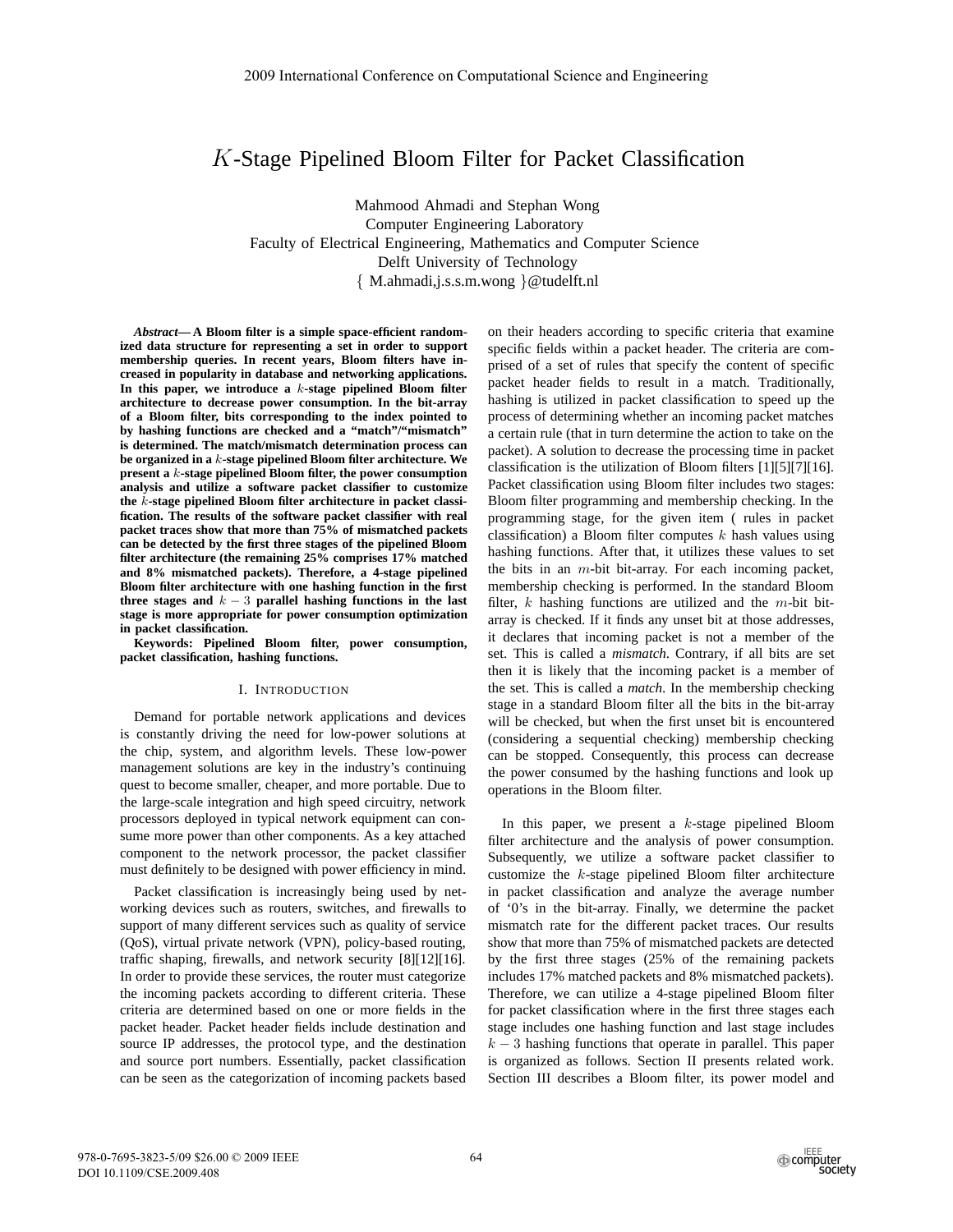packet classification concepts. Section IV describes our *k*stage pipelined Bloom filter architecture and its power model. Section V presents our results and performance evaluation. In Section VI, we draw the overall conclusions.

## II. RELATED WORK

In this section, we take a brief look at the previous work regarding power-efficient Bloom filters. In [9][10][11], a two-stage pipelined Bloom filter was proposed for network intrusion detection. It was shown that the lesser number of hashing functions implemented in the first stage of a pipelined Bloom filter, the more the power saving is. The authors also examined three type of hashing functions to observe the effect of power saving. The challenge in the two-stage pipelined Bloom filter is related to determining the number of hashing functions in each stage. For each incoming key, the configuration (number of hashing functions) in each stage should be changed or the number of hashing functions can be fixed. In the first case, some configuration overhead is the result and in the second case the configuration does not operate efficiently. In [14], the power, latency, and area characteristics for two counting Bloom filter implementations using full custom layouts in a commercial 0.13  $\mu$ m technology was investigated. Their first implementation is based on a SRAM array of counts and the second is based on an array of linear feedback shift register counters. In our approach, we propose a *k*-stage pipelined Bloom filter for packet classification where each stage only includes one hashing function. Additionally, we perform a power analysis of our proposed Bloom filter. Subsequently, we investigate a software packet classifier and analyze the average number of '0's and mismatched packet rate. Based on these observations, we conclude that a 4-stage pipelined Bloom filter is more beneficial in packet classification.

### III. BLOOM FILTER CONCEPT

In this section, we present the standard Bloom filter and its power consumption model.

# *A. Standard Bloom Filter*

A Bloom filter is a simple space efficient randomized data structure for representing a set in order to support membership queries. Burton Bloom introduced Bloom filters in the 1970s [4]. A set  $S(x_1, x_2, \ldots, x_n)$  of *n* elements is represented by an array *V* of *m* bits that are initially all set to 0. A set of *k* independent hash functions  $h_1$ ,  $h_2$ , ...,  $h_k$ (each with an output range between 1 and *m*) is utilized to set *k* bits in array *V* at positions  $h_1(x)$ ,  $h_2(x)$ , ...,  $h_k(x)$  for all *x* in set *S*. More precisely, for each element  $x \in S$ , the bits at positions  $h_i(x)$  are set to 1 for  $1 \le i \le k$ . Moreover, a location can be set to 1 multiple times. To verify whether an item *y* is a member of the set S, the same set of hash functions is utilized to determine  $h_i(y)$  (for  $1 < i < k$ ) indicating the locations in array V to be checked whether their content is a 1. If one of these location yields a 0, *y* is certainly not a member of the set S. If all locations yield a

1, there is a high probability that *y* is a member of the set *S* (*positive*). However, as increasingly more bits in array V are set to 1, one can imagine that the probability of a false positive will increase. It must be clear now that there is an inverse relation between the number of bits in the array and the false positive rate. In the extreme case, when all bits in the array are set, every search will yield a (false) positive. The false positive probability is given as follows [16]:

$$
p_f = \left(1 - \left(1 - \frac{1}{m}\right)^{kn}\right)^k \approx \left(1 - e^{\frac{-kn}{m}}\right)^k \tag{1}
$$

In this equation, *n* represents the number of elements, *m* represents the number of bits in the bit array and *k* represents the number of hashing functions. For a given *m* and *n*, the value of *k* (the number of hash functions) that minimizes the probability is as follows:

$$
k = \frac{m}{n} \ln 2 \approx 0.7 \frac{m}{n} \tag{2}
$$

## *B. Hash Based Packet Classification*

A high-level approach for multiple field search employs tuple spaces with a tuple representing information in each field specified by the rules. Srinivasan, et al. [17][18][19] introduced the tuple space approach and the collection of tuple search algorithms. We provide a simplified example rule classification on five fields in Table I. Address prefixes cover 32-bit addresses and port ranges cover 16-bit port numbers. For address prefix fields, the number of specified bits is simply the number of non-wildcard bits in the prefix. For the protocol fields, the value is simply a boolean: '1' if a protocol is specified, '0' if a wildcard is specified [19][20]. The number of specified bits in a port range are less straightforward to define. The authors introduced the concept of nesting levels and Range-IDs to define the tuple value for port ranges. The nesting level specifies the layer of the hierarchy and the Range-ID uniquely labels the range within its layer. In this manner, all port ranges can be converted to a (Nesting level, Range-ID) pair. We present in the following an example to illustrate Range-IDs. The full range, in this example (0-65535) always has the id 0. The two ranges at level 1 namely, (0, 1023) and (1024, 65535) in our example receive id 0, and 1, respectively. The example of mapping a port range to a nesting level and a Range-ID for Table I is depicted in Figure 1.



Fig. 1. Assigning values for ranges, based on the nesting level and the Range-ID.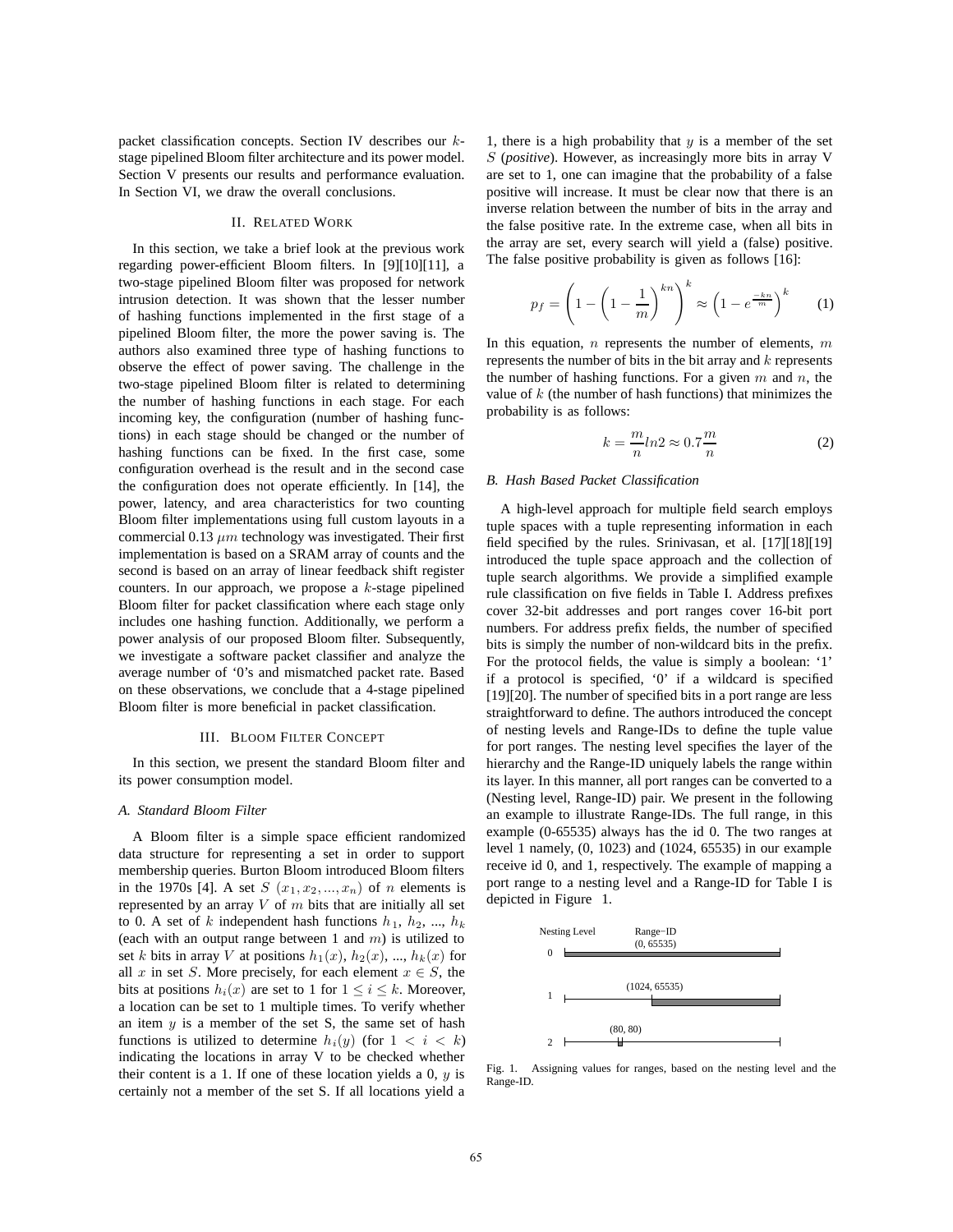| <b>Rules</b>   | <b>Destination IP</b> (address mask) | Source IP (address mask)          | Port No. | Protocol No. | Tuple space    |
|----------------|--------------------------------------|-----------------------------------|----------|--------------|----------------|
| R1             | 192.168.190.69 (255.255.255.255)     | 192.168.80.11 (255.255.255.0)     |          | 冰            | [32, 24, 0, 0] |
| R <sub>2</sub> | 192.168.3.0 (255.255.255.0)          | 192.168.200.157 (255.255.255.255) | ed www   | tcp          | [24, 32, 2, 1] |
| R3             | 192.168.198.4 (255.255.255.255)      | 192.168.160.0 (255.255.255.0)     | gt 1023  | udp          | [32, 24, 1, 1] |
| R4             | 193.164.0.0 $(255.255.0.0)$          | 193.0.0.0 (255.0.0.0)             | eg www   | udp          | [16, 8, 2, 1]  |
| R <sub>5</sub> | 192.168.0.0 (255.255.0.0)            | 192,0,0,0 (255,0,0,0)             | eg www   | tcp          | [16,8,2,1]     |
| R6             | 0.0.0.0(0.0.0.0)                     | 0.0.0.0(0.0.0.0)                  | 宋        | *            | [0,0,0,0]      |

TABLE I SIMPLIFIED EXAMPLE OF RULE CLASSIFICATION.

In the following, we illustrate how a search key is constructed from a packet based on a tuple. A search key for the tuple [8, 24, 2, 0, 1] is constructed by concatenating the first octet of the packet source address, the first three octets of the packet destination address, the Range-ID of the source port, the range at nesting level 2 covering the packet source port number, the Range-ID of the destination port range at nesting level 0 covering the packet destination port number, and the protocol field. Finally, all algorithms using the tuple space approach involve a search of the tuple space or a subset of the tuples in the tuple space.

## *C. Power Model for Standard Bloom Filter*

A Bloom filter consists of a set of hashing functions and a bit-array to lookup. Therefore, the consumed power by the Bloom filter is a summation of consumed power by the hashing functions and the bit-array lookup. The architecture of a standard Bloom filter is depicted in Figure 2.



$$
P_{^{OBF_{Standard}}} = \sum_{i=1}^{k} (P_{^{Ohash_i}} + P_{^{OLookup}}) + P_{^{OGate_{And_k}}}
$$
\n(3)

In Eq. 3, the consumed power by all hashing functions is equal, therefore, Eq. 3 is rewritten as follows:

$$
Po_{BF_{Standard}} = k (Po_{hash} + Po_{Lookup}) + Po_{Gate_{And_k}}
$$
 (4)

IV. *K*-STAGE PIPELINED BLOOM FILTER

In this section, we present the concept of the *k*-stage pipelined Bloom filter and its analysis. The *k*-stage pipelined Bloom filter is a Bloom filter that implements its hashing functions in a pipelined manner. A *k*-stage pipelined Bloom filter architecture is depicted in Figure 3.



Fig. 2. A standard Bloom filter with *k* hashing functions.

In Figure 2, a Bloom filter includes *k* hashing functions that are working simultaneously. In a Bloom filter, all *k*bits pointed to by hashing functions are set in the bit-array (*m* bits) in the programming stage and are checked in the membership checking stage. Universal hashing functions are generally utilized in the Bloom filter. We utilized a class of universal hashing functions that is called H3 hashing functions [2][3][6][13].

A standard Bloom filter utilizes *k* hashing functions in order to make a decision on the input. Hence, the consumed power by a standard Bloom filter depicted in Figure 2 is a summation of the consumed power by the hashing functions



Fig. 3. *k*-stage pipelined Bloom filter architecture.

Basically, a *k*-stage pipelined Bloom filter as depicted in Figure 3 consists of *k* group of hashing functions. Each stage always computes the hash values and the next stage only compute the hash values if in the previous stage there is a match between the input item and the bit-array sought. In Figure 3, *'En'* represents matching in the previous stage and enables the next stage of the pipeline. The advantage of using a *k*-stage pipelined Bloom filter is if the current stage produces a mismatch, there is no need to use the next stages in order to decide whether the input item is a member of the bit-array. At worst, it will operate like a standard Bloom filter, which utilizes all of the hashing functions before making a decision on the type of the input. The *k*-stage pipelined Bloom filter is utilized in membership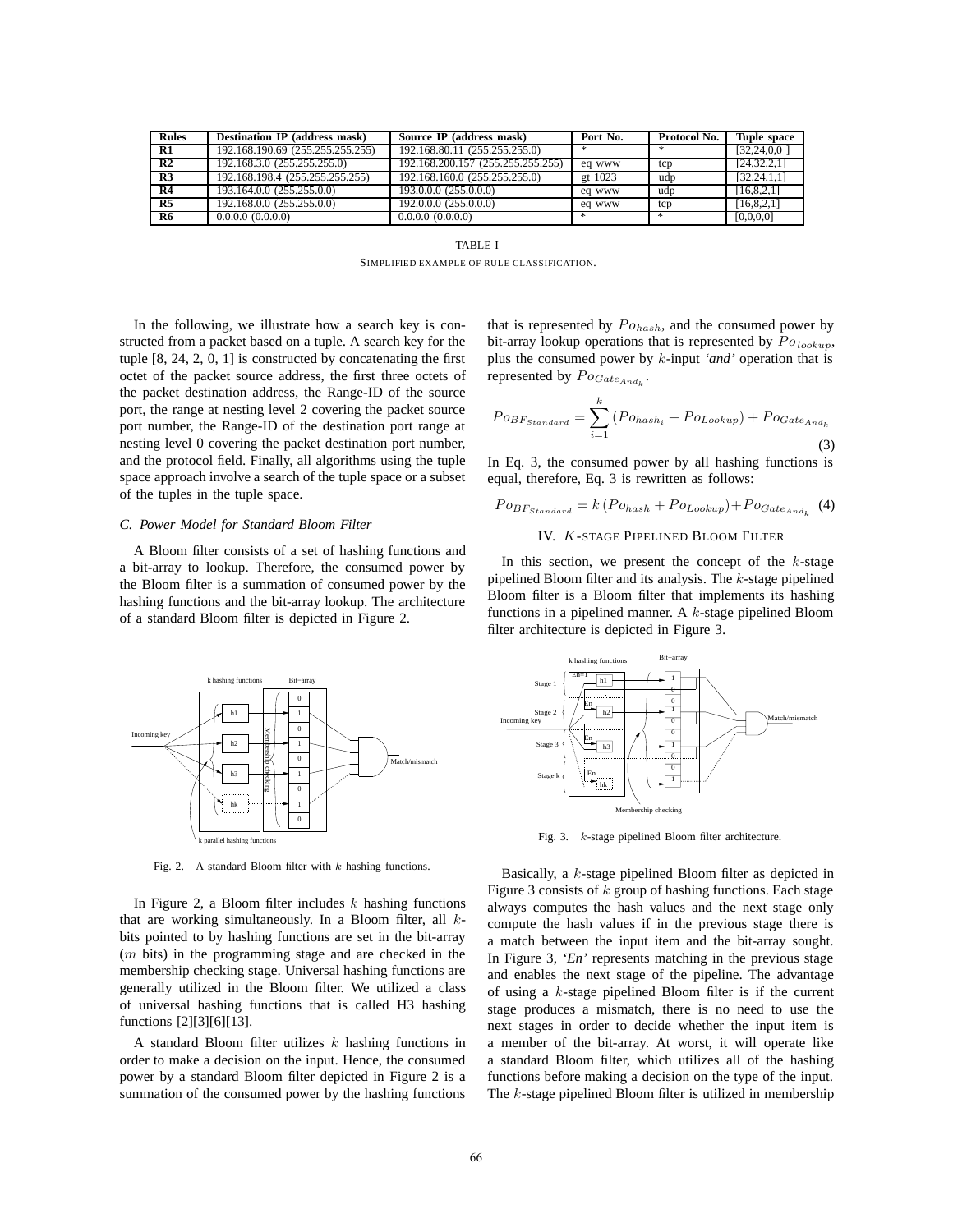checking stage, since in the programming stage all of hashing functions are utilized and pipeline stages are permanently full. In a Bloom filter with *m* bits (bit-array size), *n* items and *k* hashing functions, 1*/m* represents the probability any one of the *m* bits set by a single hashing function operating on a single input item.  $(1 - 1/m)$  is the probability that the bit is unset after a single hash value computation with a single item. The probability that a bit is still unset after all the items are programmed into the pipelined Bloom filter by using *k* independent hashing functions is as follows:

$$
P_{unset\;bit} = \left(1 - \frac{1}{m}\right)^{kn} \approx e^{-\frac{kn}{m}} \tag{5}
$$

Consequently, the probability that any one of the bits is set is as follows:

$$
p_{set} = (1 - p_{unset bit}) = 1 - e^{-\frac{-kn}{m}}
$$
 (6)

From Figure 3, we can write the consumed power by pipelined Bloom filter as follows:

*P oBFpipelined* <sup>=</sup> *P ohashh*<sup>1</sup> <sup>+</sup> *P olookuph*<sup>1</sup> + *pseth*<sup>1</sup> *P ohashh*<sup>2</sup> <sup>+</sup> *P olookuph*<sup>2</sup> <sup>+</sup>*pseth*<sup>1</sup> *pseth*<sup>2</sup> *P ohashh*<sup>3</sup> <sup>+</sup> *P olookuph*<sup>3</sup> <sup>+</sup>*...* <sup>+</sup> *pseth*<sup>1</sup> *...psethk*−<sup>1</sup> *P ohashhk* <sup>+</sup> *P olookuphk* <sup>+</sup>*P oGateandk* <sup>=</sup> *P ohashh*<sup>1</sup> <sup>+</sup> *P olookuph*<sup>1</sup> + *A P ohashh*<sup>2</sup> <sup>+</sup> *P olookuph*<sup>2</sup> + *A*2 *P ohashh*<sup>3</sup> <sup>+</sup> *P olookuph*<sup>3</sup> + *...*+ *Ak*−<sup>1</sup> *P ohashhk* <sup>+</sup> *P olookuphk* <sup>+</sup> *P oGateandk* <sup>=</sup> *<sup>k</sup> <sup>i</sup>*=1 *Ai*−<sup>1</sup> *P ohashhi* <sup>+</sup> *P olookuphi* + *P oGateAndk with A* = ⎛ ⎜⎜⎝<sup>1</sup> <sup>−</sup> *<sup>e</sup>* <sup>−</sup>*kn m* ⎞ ⎟⎟⎠ (7)

In Eq. 7,  $p_{set_{h_i}}$  represents the probability of the bit pointed to by the hashing function with index *i* is set. The consumed power by pipelined Bloom filter is represented as follows:

$$
{}^{Do}_{BF_{pipelined}} = \sum_{i=1}^{k} \left( 1 - e^{\frac{-kn}{m}} \right)^{i-1} \left( p_{o_{hash_{h_i}}} + p_{o_{lookup_{h_i}}} \right)
$$

$$
+ P_{o_{GateAnd_k}} \tag{8}
$$

From Eqs. 4 and 8, we can observe that the difference between these equations are related to their coefficients, the coefficient of Eq. 4 is *k* and coefficient of Eq. 8 is  $\sum_{i=1}^k$  $\Bigg(1-e$  $\begin{pmatrix} -kn \\ m \end{pmatrix}$  $\prod_{i=1}^{i-1}$  .In other words, the consumed power by the *k*-stage pipelined Bloom filter is less than the consumed power by the standard Bloom filter if  $\sum_{i=1}^{k}$  $\Bigg(1-e$  $\begin{bmatrix}\n-kn \\
m\n\end{bmatrix}$ *< k* or  $\sum_{i=1}^k$  $\Bigg(1-e$  $\begin{pmatrix} -kn \\ m \end{pmatrix}$ *<sup>i</sup>*−<sup>1</sup>

of the following equation in next section.  $\equiv$  <1. Therefore, we will investigate graph

$$
Coefficient\ rate = \frac{\sum_{i=1}^{k} \left(1 - e^{-\frac{-kn}{m}}\right)^{i-1}}{k}
$$
 (9)

It should be noted that Eq. 9 (coefficient rate) represents the consumed power by a *k*-stage pipelined Bloom filter that is normalized to the consumed power by a standard Bloom filter.

## V. RESULTS AND PERFORMANCE EVALUATION

In this section, we present the simulation and experimental results of our *k*-stage pipelined Bloom filter architecture. The simulation results were generated based on a mathematical analysis of our architecture using Maple v.12.0 and the implementation results were generated using a software packet classifier[2].

The coefficient rate for configurations  $k = ln(2)m/n$  that generates a minimum false positive probability is depicted in Figure 4.



Fig. 4. Coefficient rate in *k*-stage pipelined Bloom filter for configuration  $k = ln(2)m/n$ .

From Figure 4, we can observe that the growth of the number of hashing functions increases the power saving rate. The simulation results show that the utilization of pipelining in the Bloom filter decreases power consumption in compared to a standard Bloom filter. To realize the idea, we implemented a software packet classifier and analyzed real packet traces to examine the capability of the proposed solution. For testing purposes, we utilize different rule-set databases and packet traces that have been used by the Applied Research Laboratory in Washington University in St. Louis [15]. The specification of the rule-set databases and packet traces is presented in Table II.

Table II includes seven rule-set databases and correspondent packet traces. The rule-sets FW1, ACL1, and IPC1 are extracted from real rule-sets and others generated by the Classbench benchmark. More details on Classbench, rule-set databases, and packet traces can be found in[15]. We utilize a software packet classifier and determine the average number of '0's in the bit-array of the Bloom filter that belonged to the biggest tuple. Our observations in the execution of the software packet classifier show that when the tuples are created the biggest tuple contains more than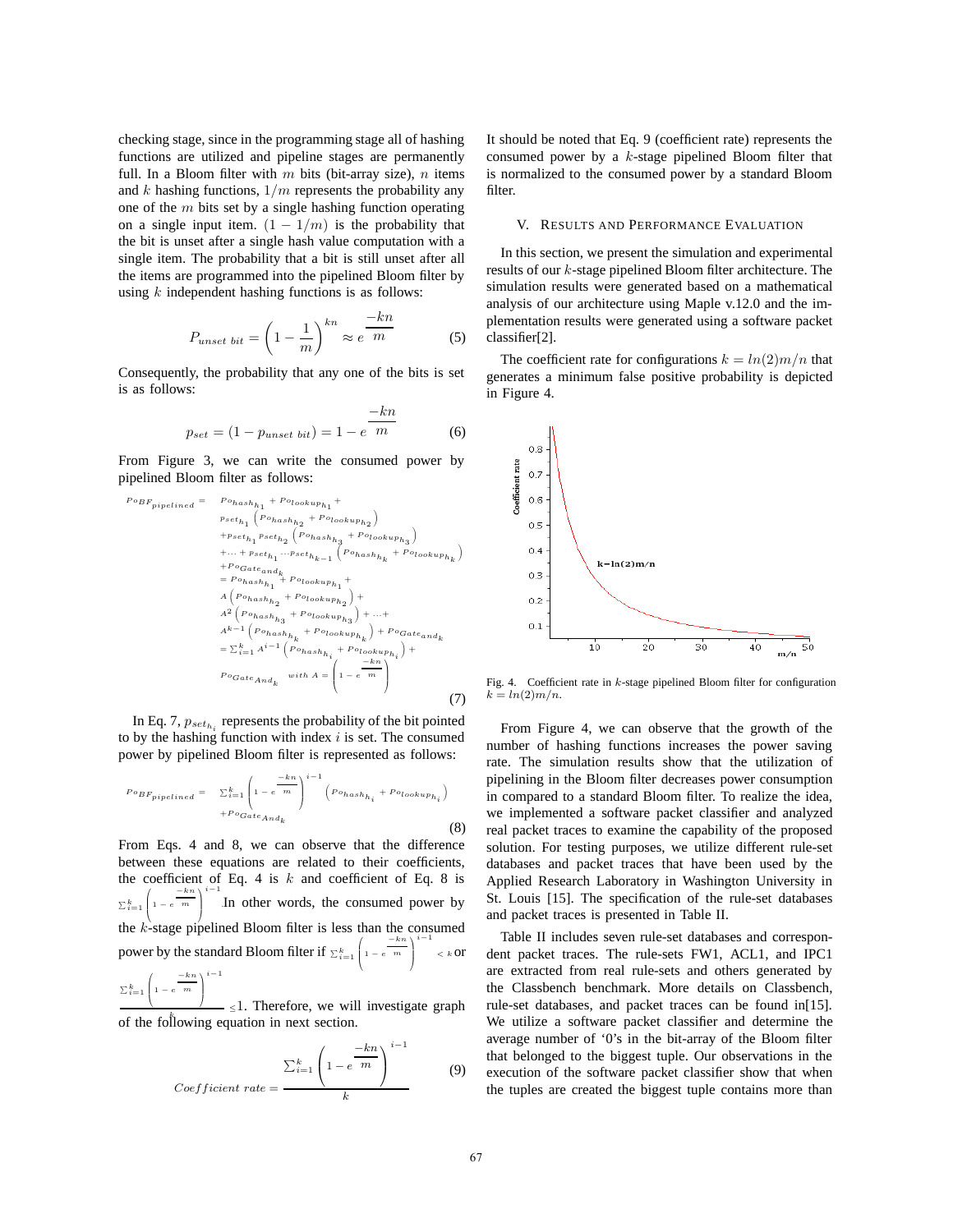| <b>Rule Database</b> | <b>FW1-100</b> | <b>FW1-1k</b> | <b>FW1-5k</b> | <b>FW1-10k</b> | FW1  | IPC1 | ACL1 |
|----------------------|----------------|---------------|---------------|----------------|------|------|------|
| Number of rules      | 92             | 971           | 4653          | 9311           | 266  | 1550 | 752  |
| Number of tuples     | 26             | 42            | 52            |                | 36   | 179  | 44   |
| Packet trace         | <b>FW1-100</b> | <b>FW1-1k</b> | <b>FW1-5k</b> | <b>FW1-10k</b> | FW1  | IPC1 | ACL1 |
| Number of Packets    | 920            | 8050          | 46700         | 93250          | 2830 | 7020 | 8140 |

TABLE II RULE SET DATABASE AND PACKET TRACE SPECIFICATION.

half of the rules. It should be noted that the software packet classifier was tested and results were generated for different packet traces and their correspondent rule-set databases. The average number of '0's pointed to by hashing functions in the bit-array for different packet traces is depicted in Figure 5.



Fig. 5. Average number of '0's in the bit-array of Bloom filter of biggest tuple using software packet classifier for three different Bloom filter configurations in the membership checking stage ('*configuration 1*' with 8 hashing functions, *'configuration 2'* with 15 hashing functions and *'configuration 3*' with 4 hashing functions).

In this figure, three configurations are represented. In all of the configurations, the size of bit-array to have a minimum false positive probability is computed from Eq. 2. Since for the given number of hashing functions and the number of rules, the size of bit-array in Bloom filter is computed. *'configuration 1'* represents a Bloom filter with 8 hashing functions and bit-array size  $m = 11.2n$  (n is the number of rules). *'configuration 2'* represents a Bloom filter with 15 hashing functions and bit-array size *m* = 21*.*6*n* and *'configuration 3'* represents a Bloom filter with 4 hashing functions and bit-array size  $m = 5.1n$ . Based on the graphs in Figure 5, we can observe that for different configurations there are some zero's in the bit-array of Bloom filter that pointed to by hashing functions in the membership checking stage. Since after the bit-array creation in the Bloom filter programming stage using rule-set databases, we check the different bits in the bit-array pointed to by hashing functions in the membership checking stage. After the utilization of all packet traces for each configuration, we normalize the number of zero's for each packet trace to the number of packets in a packet trace and compute the average number of zero's in all packet traces. Therefore, we conclude that

in the Bloom filter in membership checking stage there are some zero bits in the bit-array that are pointed to by hashing functions. We can decrease the power consumption in the Bloom filter when it is utilized in packet classification by controlling hashing functions. A question that should be addressed is related to designing of the pipelined Bloom filter architecture. How can the number of zero's be utilized in the design of the pipeline architecture? We investigate the number of mismatched packets in the different bits (pipeline stages) in the bit-array of Bloom filter in the membership checking stage. The mismatched packet detection rate is depicted in Figure 6.



Fig. 6. Average mismatched packets rate for all packet traces in the biggest tuple using software packet classifier for three different Bloom filter configurations.

Based on Figure 6, we can observe that more than 75% of mismatched packets are detected by the first three stages and 17% of packets are matched against of rules and 8% reminder are mismatched that are detected by other pipeline stages. In the second configuration, we can observe that when the hashing function number is changed between 11 and 13 some mismatched are detected. To overcome the problem, we can utilize an additional pipeline stage in the architecture to include other hashing functions which detects the rest of mismatched packets. In the other words, a 4 stage pipelined Bloom filter architecture is useful for packet classification where the first three stages includes first three hashing functions and last stage includes last *k* − 3 hashing functions. The architecture of a 4-stage pipelined Bloom filter is depicted in Figure 7.

In this figure, we can observe that the first three stages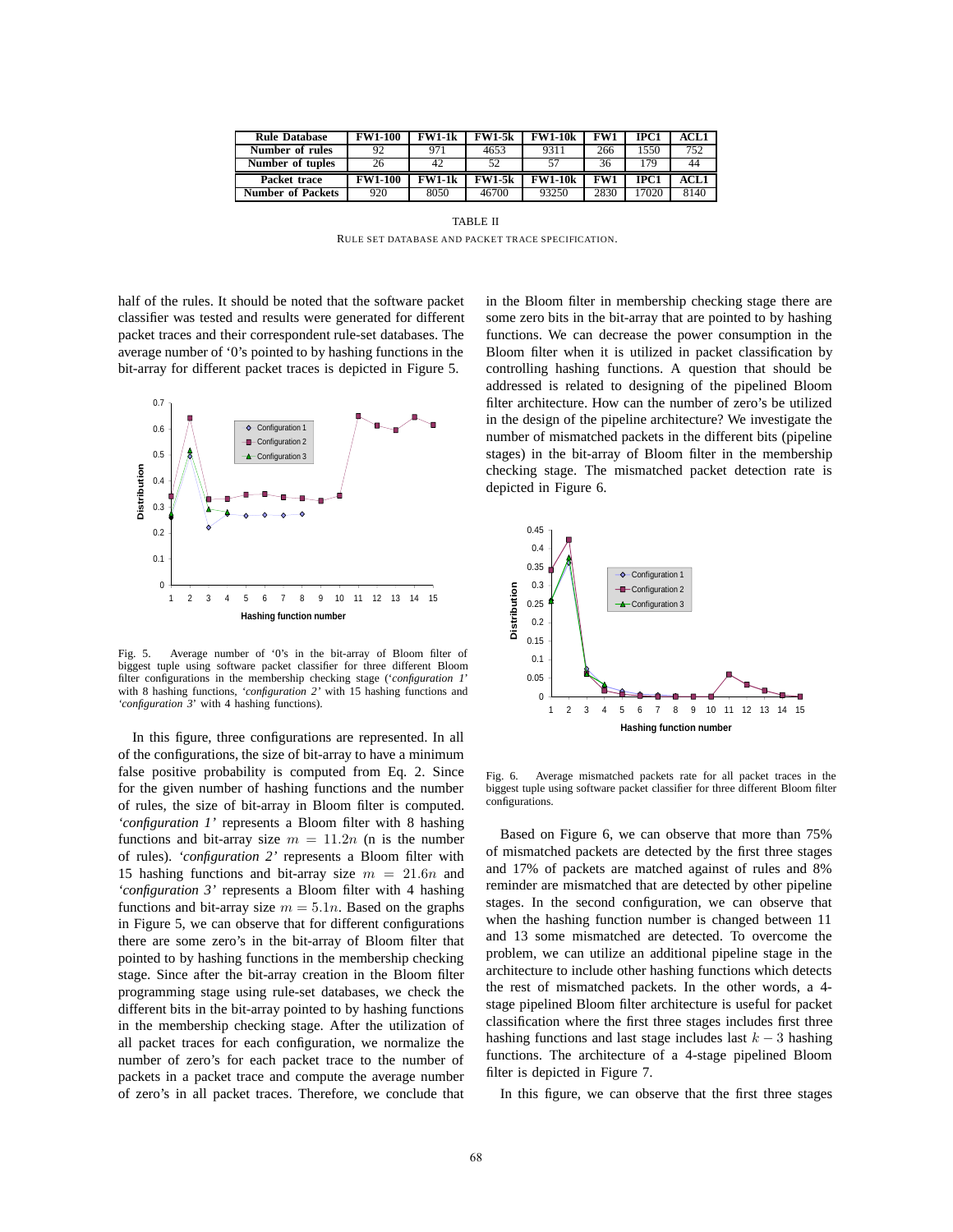

Fig. 7. Our 4-stage pipelined Bloom filter architecture where the first three stages contains one hashing function and the forth stage contains  $k - 3$ hashing functions that operate in a parallel manner.

that are most frequently used includes only one hashing function and last stage includes other *k*−3 hashing functions. This fact decreases power consumption in comparison to a standard Bloom filter and pipeline latency in comparison to *k*-stage pipelined Bloom filter architecture. Similar to the power model of the *k*-stage pipelined Bloom filter the power model for the 4-stage pipelined Bloom filter is as follows:

$$
P \circ B \cdot F_{pipelined_4} = P \circ h_{ashh_1} + P \circ l \circ \circ h_{hp_1} + P \circ l \circ \circ h_{hp_1} + P \circ l \circ h_{hp_1} + P \circ l \circ h_{hp_1} + P \circ l \circ h_{hp_1} + P \circ l \circ h_{hp_1} + P \circ l \circ h_{hp_1} + P \circ l \circ h_{hp_1} + P \circ l \circ h_{hp_1} + P \circ l \circ h_{hp_1} + P \circ l \circ h_{he_1} + P \circ l \circ h_{he_1} + P \circ l \circ h_{he_1} + P \circ l \circ h_{he_1} + P \circ l \circ h_{he_1} + P \circ l \circ h_{he_1} + P \circ l \circ h_{he_1} + P \circ l \circ h_{he_1} + P \circ l \circ h_{he_1} + P \circ l \circ h_{he_1} + P \circ l \circ h_{he_1} + P \circ l \circ h_{he_1} + P \circ l \circ h_{he_1} + P \circ l \circ h_{he_1} + P \circ l \circ h_{he_1} + P \circ l \circ h_{he_1} + P \circ l \circ h_{he_1} + P \circ l \circ h_{he_1} + P \circ l \circ h_{he_1} + P \circ l \circ h_{he_1} + P \circ l \circ h_{he_1} + P \circ l \circ h_{he_1} + P \circ l \circ h_{he_1} + P \circ l \circ h_{he_1} + P \circ l \circ h_{he_1} + P \circ l \circ h_{he_1} + P \circ l \circ h_{he_1} + P \circ l \circ h_{he_1} + P \circ l \circ h_{he_1} + P \circ l \circ h_{he_1} + P \circ l \circ h_{he_1} + P \circ l \circ h_{he_1} + P \circ l \circ h_{he_1} + P \circ l \circ h_{he_1} + P \circ l \circ h_{he_1} + P \circ l \circ h_{he_1} + P \circ l \circ h_{he_1} + P \circ l \circ h_{he_1} + P \circ l \circ h_{he_1} + P \circ l \circ h_{he_1} + P \circ l \circ h_{he_1} + P \circ l \circ h_{he_1} + P \circ l \circ h_{he_1} + P \circ l \circ h_{he_1} + P \circ l \circ h_{he_1} + P \circ l \circ h_{he_1} + P
$$

In Eq. 10, if we the consumed power by  $Gate_{and_4}$ and '*Gateandk*−<sup>3</sup> ' (the consumed power by 4-input and (k-3)-input*'and'* gates) is equal to the consumed power by '*Gateand<sup>k</sup>* ' then Eq. 10 is rewritten as follows:

$$
{}^{Po}_{Pipelined_4} = \left(\Sigma_{i=1}^3 \left(1 - e^{-kn}\right)^{i-1} + \Sigma_{i=4}^k \left(1 - e^{-kn}\right)^3\right)
$$
  

$$
\left(P_{o_{hash_{h_i}}} + P_{o_{lookup_{h_i}}}\right) + P_{oGate_{and_k}}
$$
  
(11)

From Eqs. 4, 8, and 11, that represent the consumed power for the standard, *k*-stage, and 4-stage Bloom filters, respectively, we can observe that the difference between them is related to their coefficients. The graph of coefficients of the *k*-stage pipelined Bloom filter and 4-stage pipelined Bloom filter that are normalized to the coefficients of a standard Bloom filter is depicted in Figure 8.



Fig. 8. Coefficient rate in *k*-stage pipelined Bloom filter and 4-stage pipelined Bloom filter for different configurations in terms of *k* and *m/n*  $(k \leq m/n)$  that are normalized to the coefficients of a standard Bloom filter.

From Figure 8, we can observe that the consumed power of the 4-stage pipelined Bloom filter is more than the *k*-stage pipelined Bloom filter but less than the standard Bloom filter.

## VI. OVERALL CONCLUSIONS

In this paper, we presented a *k*-stage pipelined Bloom filter architecture to decrease the power consumption in packet classification. The presented results show that the pipelined Bloom filter architecture decreases power consumption in comparison to the standard Bloom filter. Our observation of the software packet classifier for real packet trace s shows that the first three stages of the pipelined Bloom filter detects most of the mismatch packets, therefore, a 4-stage pipelined Bloom filter is sufficient to classify packets. The 4-stage pipelined Bloom filter is more appropriate than standard Bloom filter when the power consumption is critical. We expect this approach to be useful in the design of low power memory and packet classifier architectures utilized in network processors. These low power network processors can be utilized in the ad-hoc networks.

#### **REFERENCES**

- [1] M. Ahmadi and S. Wong. "A Cache Architecture for Counting Bloom Filters". In *Proc. of 15'th IEEE Int. Conf. on Networks (ICON2007)*, pages 218–223, November 2007.
- [2] M. Ahmadi and S. Wong. "Modified Collision Packet Classification Using Counting Bloom Filter in Tuple Space". In *Proc. of the 25'th IASTED Int. Conf. on Parallel and Distributed Computing and Networks (PDCN 2007)*, pages 70–76, February 2007.
- [3] M. Ahmadi and S. Wong. "A Memory-optimized Bloom Filter Using An Additional Hashing Function". In *Proc. of IEEE Globecom 2008 Next Generation Networks, Protocols, and Services Symposium*, pages 2479–2483, December 2008.
- [4] B. H. Bloom. "Space/Time Trade-offs in Hash Coding with Allowable Errors". *Communication of the ACM*, 13(7):422–426, July 1970.